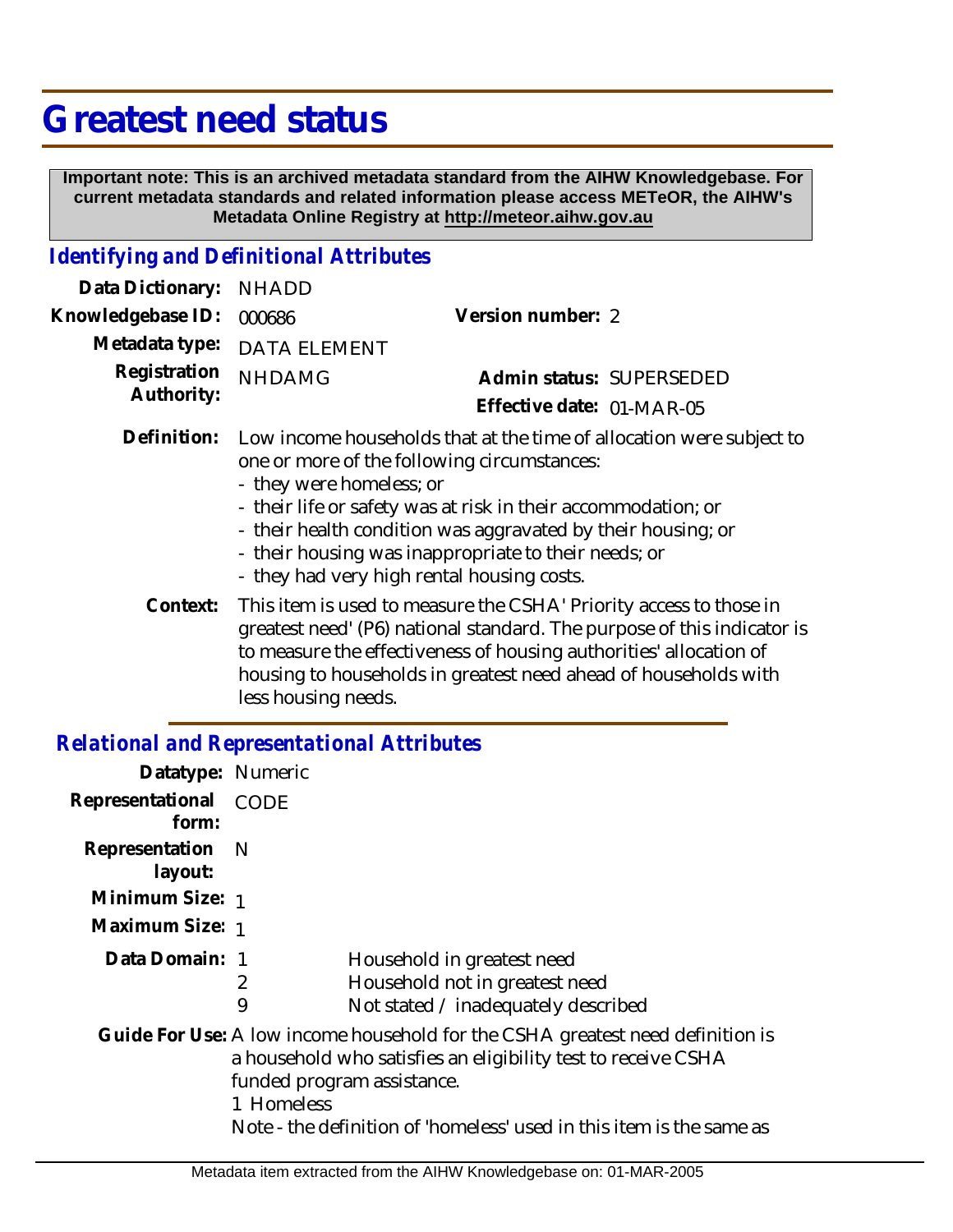that which appears at 'Homeless status - CSHA' in this data dictionary.

2 People whose life or safety was at risk in their accommodation This includes situations where people were:

- subject to domestic violence; or
- subject to sexual/emotional abuse; or
- subject to child abuse; or

- at risk of violence or who feared for their safety in the home environment.

Violence is defined as any incident involving the occurrence, attempt or threat of either physical or sexual assault. Physical assault involves the use of physical force with the intent to harm or frighten a person. The threat to harm should only be included if it is believed the harm is likely to be carried out. Sexual assault includes acts of a sexual nature against a person's will through the use of physical force, intimidation or coercion, or any attempts to do this.

3 People whose health condition was aggravated by their accommodation

It includes people who lived in the following situations:

- medical condition or disability which rendered their housing unsuitable (e.g. disabled person who required modified accommodation, elderly persons who were housebound due to mobility problems in highset dwellings);

- appropriate housing stock was either not available, or not available at an affordable cost, in the private rental market (e.g. dwellings with appropriate modifications for a person with a disability);

- a health condition or disability which was caused or exacerbated by the living situation.

4 People whose housing was inappropriate to their needs This category captures housing situations that indicate a person did not have access to safe and secure housing at the time of allocation and these situations are not included in categories 1 to 3 above (people with housing affordability issues are captured in category 5). Inappropriate housing includes persons who:

- lived in poor housing locations that resulted in isolation from community services, social networks and support systems, and these services and supports were necessary to maintain independent living. This category includes families that were divided due to their housing situation; or

- lived in overcrowded situations where an additional two bedrooms was required for adequate housing according to the proxy occupancy standard; or

- were unable to access accommodation in the private rental